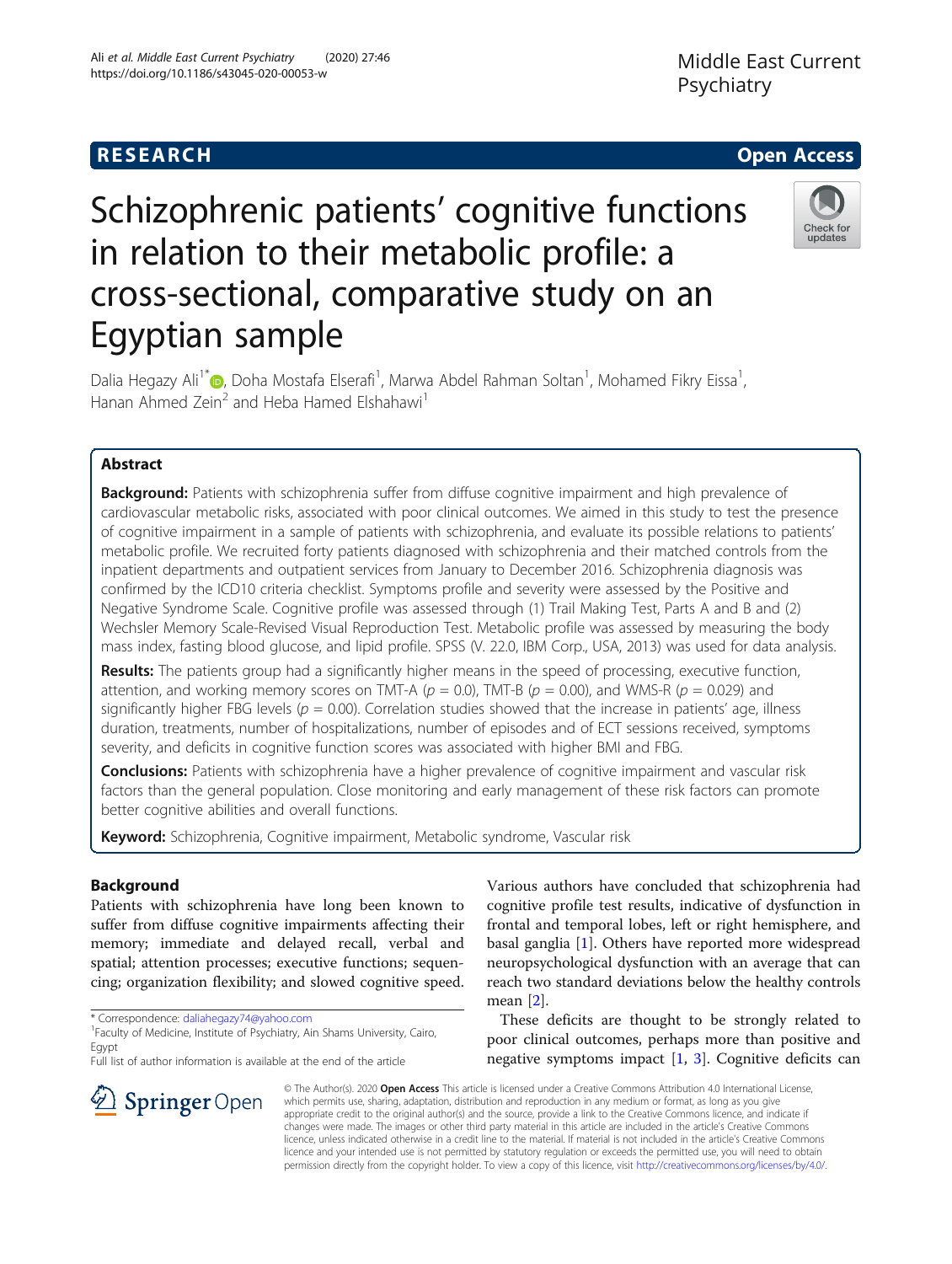be manifested as an inability to accurately recognize social cues or to respond properly to them, affecting patients' social and interpersonal skills all with their functional integration in the environment  $[4]$  $[4]$ . Moreover, patients' improvement in their work performance in a 6 month work rehabilitation program could be predicted by their baseline performance on various cognitive tests performed [[5](#page-5-0), [6](#page-5-0)].

Unfortunately, schizophrenic patients suffer from marked and severe cognitive impairment either being on or off medication. Neuroleptic and anticholinergic naive patients still have cognitive decline [\[7](#page-5-0)]. Nevertheless, some psychotropic medications have cardiometabolic deleterious effects, which can affect the cognitive functions of the patients.

Some research groups reported that the presence of hypertension and elevated body mass index (BMI) in patients with schizophrenia and healthy controls was associated with poorer verbal memory performance [\[8](#page-5-0)]. Figures reflected the high prevalence rates of cardiovascular risks as hypertension (32.8%), diabetes mellitus (10.9%), dyslipidemia (47.3%), and under-treatment of hypertension and dyslipidemia, in the schizophrenia population compared with the general population [\[9](#page-5-0)]. In addition, Van den Berg et al. [\[10](#page-5-0)] confirmed the negative effect of obesity on non-psychiatric subjects' cognitive functions as well.

Cognition impairment in this population either as a core feature of the disorder or as a complication from the associated cardiovascular risks can predict difficulties in real-world community functioning, independent residential status, and the ability to perform everyday living skills in assessment settings [[11\]](#page-5-0).

Understanding patients' cognitive impairment in relation to these risk factors helps in the improvement of the medical services delivered to this population, which can lead to better prognosis on clinical and functional levels and less cost and stigma. Thus, this study aimed to evaluate the cognitive functions in a sample of patients with schizophrenia and to test the presence and associations of metabolic syndrome in relation to patients' cognitive functions.

#### Methods

#### Study design and setting

The present study is a cross-sectional comparative study that was conducted between January 2016 and December 2016. Forty patients diagnosed with schizophrenia according to ICD10 were recruited from the inpatient departments and outpatient clinics in the institute of Psychiatry, Ain Shams University, and Abbassia Mental Health Hospital, Cairo, Egypt.

#### Ethical considerations

The study was approved by the Ethics Research Committee of the Institute of Psychiatry, Ain Shams University, and Abbassia Mental Health Hospital. An informed written consent was signed from the participants or their legal guardians, after discussing the aim and procedures of the study. Participation was totally free and voluntary. Moreover, our team clarified that patients have the right to withdraw from the study at any point without justification or negative consequences. They were informed that the results could be used for scientific publication, but their identities would be confidential. The study is consistent with the Declaration of Helsinki and World Health Organization guidelines. The reference number is not available.

Patients were illegible for the study if their illness duration exceeds 5 years, their age was above 35 years old, they received at least 6 years of education, and their Positive and Negative Syndrome Scale [PANSS] total score was less or equal to 60. Both genders were included, and the majority of patients were only on one oral antipsychotic medication.

We excluded patients with (1) serious neurologic disorders that might affect their cognitive functions (i.e., major head injury, cerebrovascular disease, Parkinson's disease, Alzheimer's disease, seizure disorder); (2) chronic unstable medical condition, e.g., poorly controlled diabetes, hypertension, and symptomatic coronary artery disease; (3) BMI  $\geq$  45 kg/m<sup>2</sup>; (4) severe visual or hearing impairment; (5) substance abuse or dependence in the past 3 months; and (6) pregnant nursing females or history of pregnancy in the past 12 months.

#### Procedure

A trained research team on data collection and standardized test administration with high inter-rater reliability collected data from the candidates' medical history (with special attention to any related past medical or neurological condition, accidents, and injuries); underwent neurological examination (when needed); administered comprehensive psychiatric assessment using the Institute of Psychiatry, Ain Shams University Hospital (ASUIP) semi-structured clinical assessment sheet, ICD10 criteria checklist for confirmation of diagnosis [[12\]](#page-5-0), Positive and Negative Syndrome Scale (PANSS) for the assessment of symptoms severity and profile [\[13](#page-5-0)]; and performed a cognitive assessment for the patients through the application of a cognitive battery. The battery included (1) Trail Making Test Parts A and B that measure the processing speed and executive function, respectively. Patients' performance was measured by the time to complete each test  $[14]$  $[14]$  and  $(2)$  Wechsler Memory Scale-Revised Visual Reproduction Test that measures visual learning and memory. It requires the subject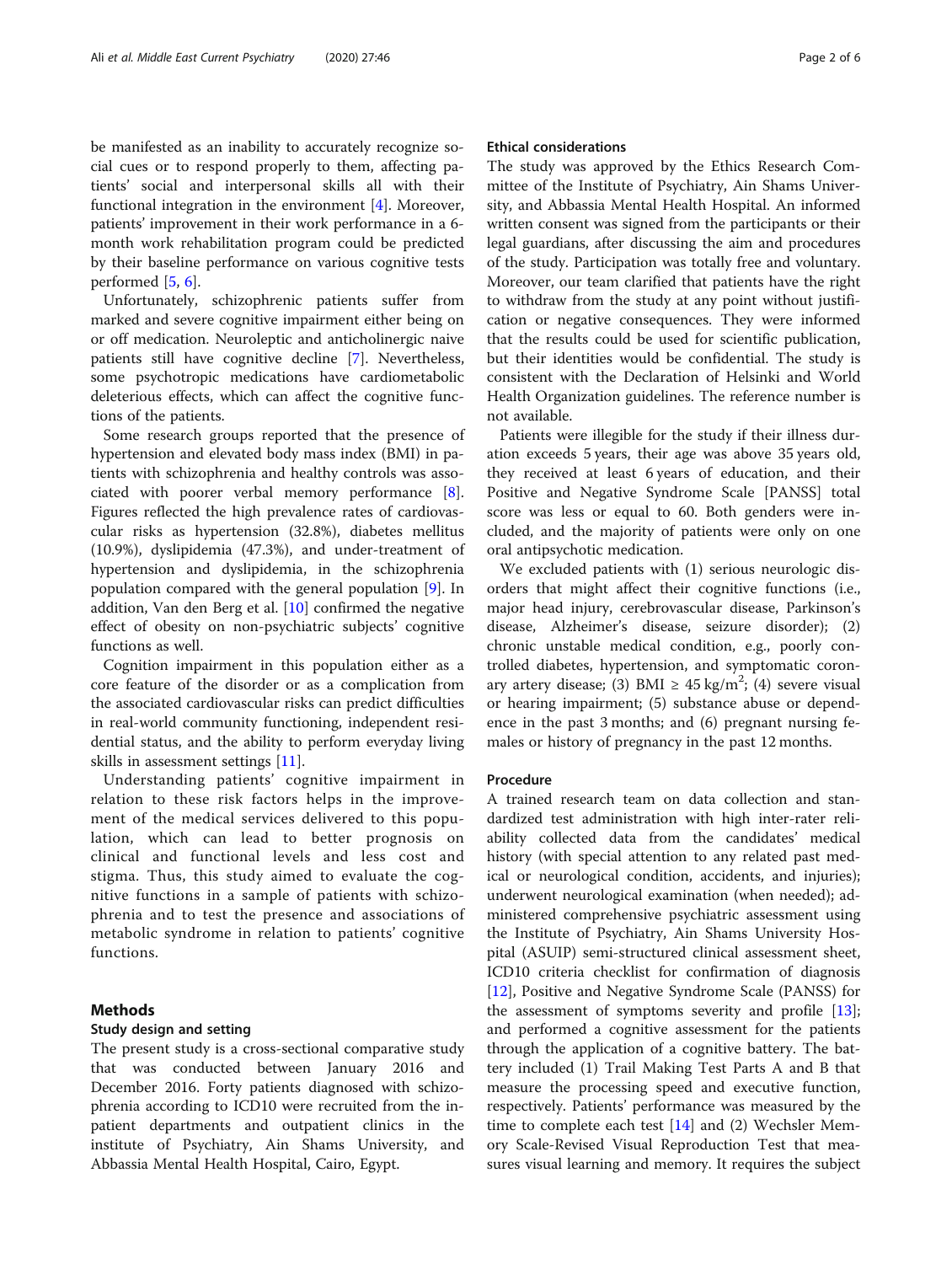to copy and recall abstract line drawings; the immediate recall raw score was used as the performance measure [[15\]](#page-5-0). The performance measures were grouped into 4 domains: processing speed (Digit Symbol; Trail Making Test Part A), attention and working memory (Digit Span total), executive functioning (Trail Making Test Part B; WCST preservative errors and categories completed), and visual memory (visual reproduction).

Candidates' metabolic profile was assessed by measuring their body mass index, fasting blood glucose, and lipid profile. We divided the participants' weight in kilograms by height in meters squared  $(\text{kg/m}^2)$  to calculate BMI. The World Health Organization standard classification for body mass index for subjects defined weights  $\langle 18.5 \text{ kg/m}^2 \text{ as underweight}, 18.5-25 \rangle$ kg/m<sup>2</sup> as normal weights,  $25.1-30$  kg/m<sup>2</sup> as overweight,  $30.1-35$  kg/m<sup>2</sup> as moderately obese, and  $35.1 40 \text{ kg/m}^2$  as severely obese [[15\]](#page-5-0).

#### Study size

A convenient sampling technique was used. Sample size was calculated using EPI info and based on the institute registry rates for inpatient and outpatient services of two clinics/week. Considering a power of study of 0.8 at 95% confidence interval (CI), the calculated sample size was 40 patients. We included 50 patients to compensate for possible missing data. However, in the presence of drop rates, 40 patients eventually comprised our patients group.

### Statistical methods

We used SPSS statistics (V. 22.0, IBM Corp., USA, 2013) for data analysis. Collected data were expressed as mean ± SD for quantitative parametric measures in addition to both number and percentage for categorized data. The multiple comparisons (post hoc test or least significant difference (LSD)) followed to investigate the possible statistical significance between the 2 groups. Error probability at 0.05 was considered significant, while at 0.0 1 and 0.001 was highly significant. Tests can be detailed as follows: (1) comparison between two independent mean groups for parametric data using the Student  $t$  test; (2) comparison between more than 2 patient groups for parametric data using the analysis of variance (ANOVA); (3) the Pearson correlation test to study the possible association between two variables among each group for parametric data; and (4) chi-square test to study the association between 2 variables or comparison between 2 independent groups as regards the categorized data.

#### Results

This study included 50 patients, 10 patients did not complete all the need assessments due to time arrangement difficulties, and their data were excluded. The final sample included 40 patients diagnosed as schizophrenic matched with 20 healthy controls. The patients and the control group were matching regarding, age, gender, marital status, education, occupation, smoking, and medical morbidities ( $p$  more than 0.05)

#### Prevalence and degree of cognitive impairment in the studied groups

All the schizophrenic patients showed cognitive impairments. Significant differences were noted between the case and control group: in the speed of processing and executive function, attention, and working memory scores, TMT-A ( $p = 0.0$ ), TMT-B ( $p = 0.00$ ), and WMS-R ( $p = 0.029$ ). There was no significant difference in the two groups' visual memory scores (Table [1\)](#page-3-0).

#### Patient control metabolic profile comparative data

There was no significant difference between the case and control group BMI, but the patient group had higher means. There was a significant difference between the two groups' FBG levels ( $p = 0.00$ ) (Table [1](#page-3-0)).

#### Correlations of patients' metabolic and cognitive profiles

Coefficient analysis data showed that the increase in patients' age, duration of illness and treatments, number of hospitalizations, number of episodes, number of ECT sessions received, symptom severity, and deficits in cognitive function scales, on one hand, was significantly associated with higher BMI and FBG scores. However, no detected correlation between these clinical data and patients' cholesterol levels (Table [2\)](#page-3-0).

Correlation coefficient analysis results showed that patients with high BMI and FBG took more time in the test performance thus had abnormal higher (TMT-A, TMT-B, WMS-R) scores. This was not noted in cases of high cholesterol levels (Table [3](#page-3-0)).

#### Multiple regression analysis of patients data

The increase in FBG levels was the most significantly involved predictor factor in the increase of TMT-A score, followed by patients' BMI. Patients' age, age at onset of disease, and duration of illness were all less significant (Table  $4(A)$  $4(A)$ ).

The increase in FBG levels was the most significantly involved predictor factor in the increase of TMT-B and WMS-R scores. On the other hand, any increase in BMI was not associated with a significant increase in TMT-B and WMS-R scores (Table  $4$  (B and C)).

#### **Discussion**

The current study is a cross-sectional descriptive comparative study conducted in the institute of psychiatry Ain Shams University and Abbassia Mental Health Hospital from which a convenient sample of 60 subjects (40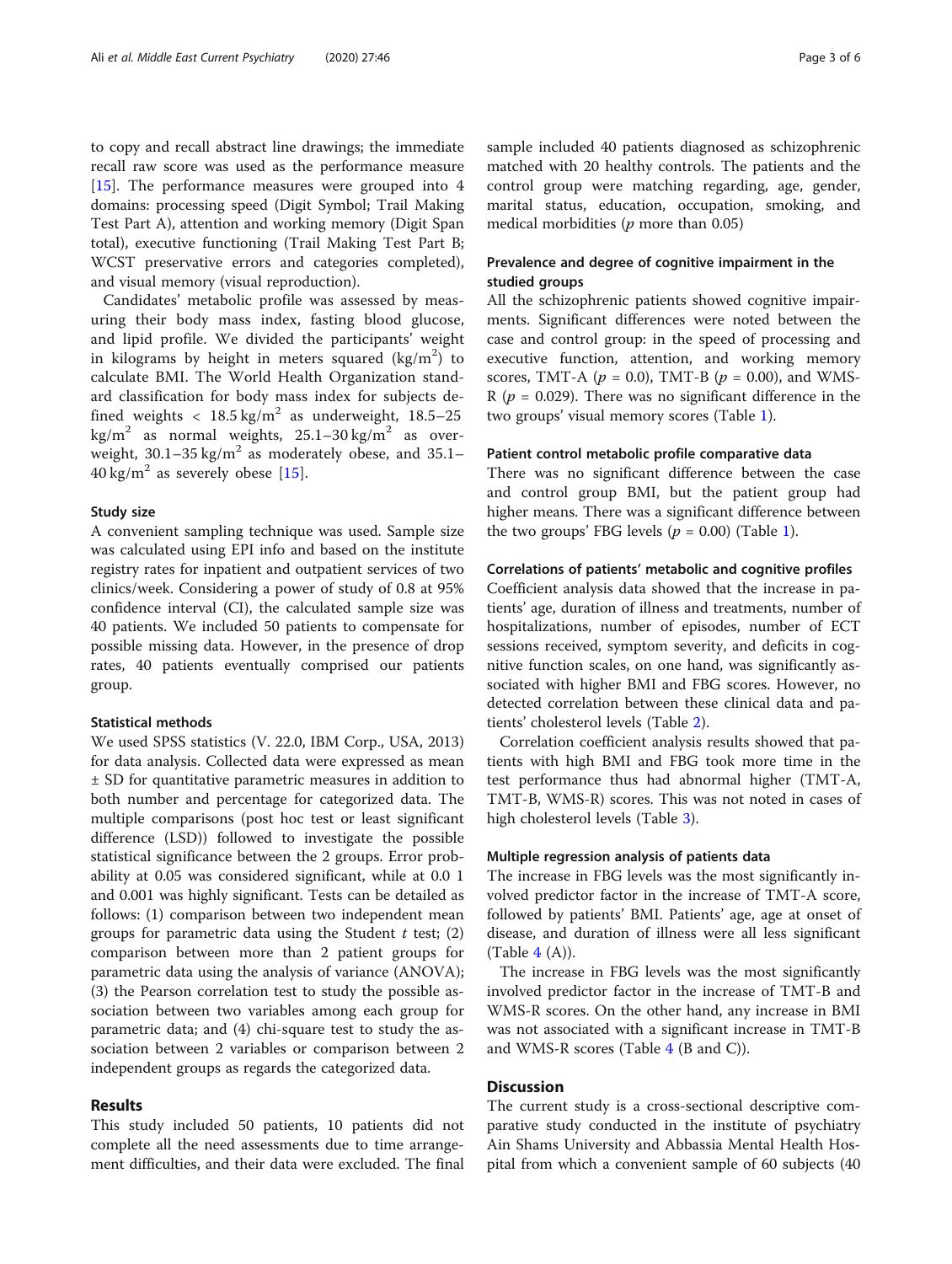|            | Patient ( $n = 40$ ) (mean $\pm$ SD) | Control ( $n = 20$ ) (mean $\pm$ SD) |           | D        |
|------------|--------------------------------------|--------------------------------------|-----------|----------|
| <b>BMI</b> | $29.01 \pm 6.2663$                   | $26.675 \pm 5.4781$                  | $-1.482$  | 0.146    |
| <b>FBG</b> | $142.628 \pm 29.647$                 | $95.95 \pm 13.9311$                  | $-8.293$  | $0^*$    |
| TMT-A      | $100.45 \pm 17.7258$                 | $62.55 + 9.725$                      | $-10.684$ | $0^*$    |
| TMT-B      | $297.65 \pm 43.9933$                 | $153.1 \pm 20.5347$                  | $-17.343$ | $0^*$    |
| WMS-R      | $10.325 \pm 4.8006$                  | $8 \pm 3.1623$                       | $-2.241$  | $0.029*$ |
|            |                                      |                                      |           |          |

<span id="page-3-0"></span>Table 1 Cognitive function and metabolic profile of the case and control groups

BMI body mass index, FBG fasting blood glucose, TMT-A trail make test type A, TMT-B trail make test type B, WMS-R Wechsler Memory Scale-Revised Visual Reproduction

\*Significant

cases and 20 control healthy subjects) fulfilling the inclusion criteria were recruited.

The present study aimed to evaluate the cognitive functions in a sample of patients with schizophrenia and test how metabolic syndrome can be a possible predictive risk for patients' cognitive impairment.

Our results showed a significant difference between cases and controls' cognitive functions and metabolic profile data. The case group had lower cognitive functions (TMT-A, TMT-B, WMS-R score) than controls. Similarly, patients with schizophrenia had a higher prevalence of high body mass index and high blood glucose levels compared to the control group. Despite the narrow differences between the groups' BMI, however, the average percentage of obesity (BMI is  $\geq$  30) in schizophrenic patients was more than in the controls (BMI was between 25 and 30).

According to the previous researches, as many as 80% of patients with schizophrenia had cognitive dysfunctions, possibly as a core feature of the disease [[16\]](#page-5-0).

These results showed that all cases in the patients group had cognitive impairments. Those impairments were significantly higher than the controls, namely in the speed of processing and executive function, attention, and working memory scores TMT-A  $(p = 0.0)$ , TMT-B ( $p = 0.00$ ), and WMS-R ( $p = 0.029$ ). On the other hand, there was no significant difference between

Table 2 Correlations of patients' group metabolic profile and clinical data

|           | BMI   |        |     | FBG   |       |           | <b>Cholesterol level</b> |       |           |
|-----------|-------|--------|-----|-------|-------|-----------|--------------------------|-------|-----------|
|           | R     | p      | Sig | R     | p     | Sig       | R                        | р     | Sig       |
| Age       | 0.972 | $0^*$  | S   | 0.95  | 0*    | S         | 0.112                    | 0.857 | <b>NS</b> |
| Age-onset | 0.93  | $0^*$  | ς   | 0.872 | $0^*$ | S         | 0.423                    | 0.478 | <b>NS</b> |
| Dur-treat | 0.97  | $0^*$  | ς   | 0.955 | $0^*$ | S         | 0.204                    | 0.742 | <b>NS</b> |
| PANSS     | 0.985 | $0^*$  | S   | 0.961 | $0^*$ | S         | 0.427                    | 0.473 | <b>NS</b> |
| No-Hospit | 0917  | $()^*$ | ς   | 0.898 | $0^*$ | <b>HS</b> | 0.346                    | 0.569 | <b>NS</b> |
| No-Epis   | 0.919 | $()^*$ | S   | 0.903 | $0^*$ | S         | X                        | X     | X         |
| No-ECT    | 0952  | ∩*     | ς   | 0923  | $0^*$ | ς         | 0.346                    | 0.569 | <b>NS</b> |

Dur-treat duration of illness, PANSS Positive and Negative Symptom Scale, No-Hospit number of hospitalization, No-Epis number of episodes, No-ECT number of electroconvulsive therapy, BMI body mass index, Sig significant,

NS non-significant

\*Significant

the groups in the visual memory scores as shown in Table 1. This matched the study in a UK Biobank data which investigated the cognitive functions footprint of different psychiatric and neurological disorders in 2017 [[17\]](#page-5-0). It revealed that 1.89–3.92% of the examined sample  $(n = 502,642)$  who were diagnosed as schizophrenic suffered from cognitive dysfunction in reasoning, pair matching, numeric memory, and reaction time [\[17](#page-5-0)].

Interestingly, the current data did not show a significant difference between case and control BMI. However, there was a significant difference between cases and control FBG levels ( $p = 0.00$ ) as shown in Table 3, which matched Pillinger et al.'s [[18\]](#page-5-0) results, emphasizing on the fact that glucose homeostasis is altered in schizophrenic patients, indicating a high risk for diabetes in this population. Similarly, Kato and colleagues  $[19]$  reported that the body mass index does not differ significantly between schizophrenic and non-schizophrenic patients. On the contrary, Subramanian and colleagues [[20\]](#page-5-0) demonstrated that patients with schizophrenia were more prone to higher body weights than the healthy controls, attributing this difference to longer duration of illness, types of medication use, and presence of a comorbid medical condition.

Table 3 Correlation between patients' cognitive functions and clinical data

|             | TMT-A |          |           | TMT-B |          |           | WMS-R |          |           |
|-------------|-------|----------|-----------|-------|----------|-----------|-------|----------|-----------|
|             | R     | р        | Sig       | R     | р        | Sig       | R     | р        | Sig       |
| Age         | 0.974 | $\Omega$ | ΗS        | 0.865 | 0        | НS        | 0.968 | $\Omega$ | HS        |
| Age-onset   | 0.948 | $\Omega$ | ΗS        | 0.779 | $\cap$   | <b>HS</b> | 0.973 | $\Omega$ | НS        |
| Dur-treat   | 0.966 | $\Omega$ | <b>HS</b> | 0.891 | $\Omega$ | <b>HS</b> | 0.941 | $\Omega$ | НS        |
| No-Hospit   | 0.943 | $\Omega$ | <b>HS</b> | 0.821 | $\cap$   | <b>HS</b> | 0.955 | $\Omega$ | <b>HS</b> |
| No-Epis     | 0.912 | $\Omega$ | <b>HS</b> | 0.798 | $\cap$   | <b>HS</b> | 0915  | $\Omega$ | <b>HS</b> |
| No-ECT      | 0.951 | $\Omega$ | <b>HS</b> | 0.838 | $\cap$   | <b>HS</b> | 0.961 | $\Omega$ | <b>HS</b> |
| BMI         | 0.987 | $\Omega$ | <b>HS</b> | 0.907 | $\cap$   | <b>HS</b> | 0.97  | $\Omega$ | <b>HS</b> |
| <b>FBG</b>  | 0.967 | $\Omega$ | ΗS        | 0.954 | $\Omega$ | <b>HS</b> | 0.941 | $\Omega$ | <b>HS</b> |
| Cholesterol | 0.405 | 0.498    | NS        | 0.224 | 0.718    | ΝS        | 0.454 | 0.442    | <b>NS</b> |

TMT-A trail make test type A, TMT-B trail make test type B, No-Hospit number of hospitalization, No-Epis number of episodes, No-ECT number of electroconvulsive therapy, WMS-R Wechsler Memory Scale-Visual Reproduction, BMI body mass index, Chol cholesterol level, HS highly significant, Sig significant

\*Significant

\*\*Highly significant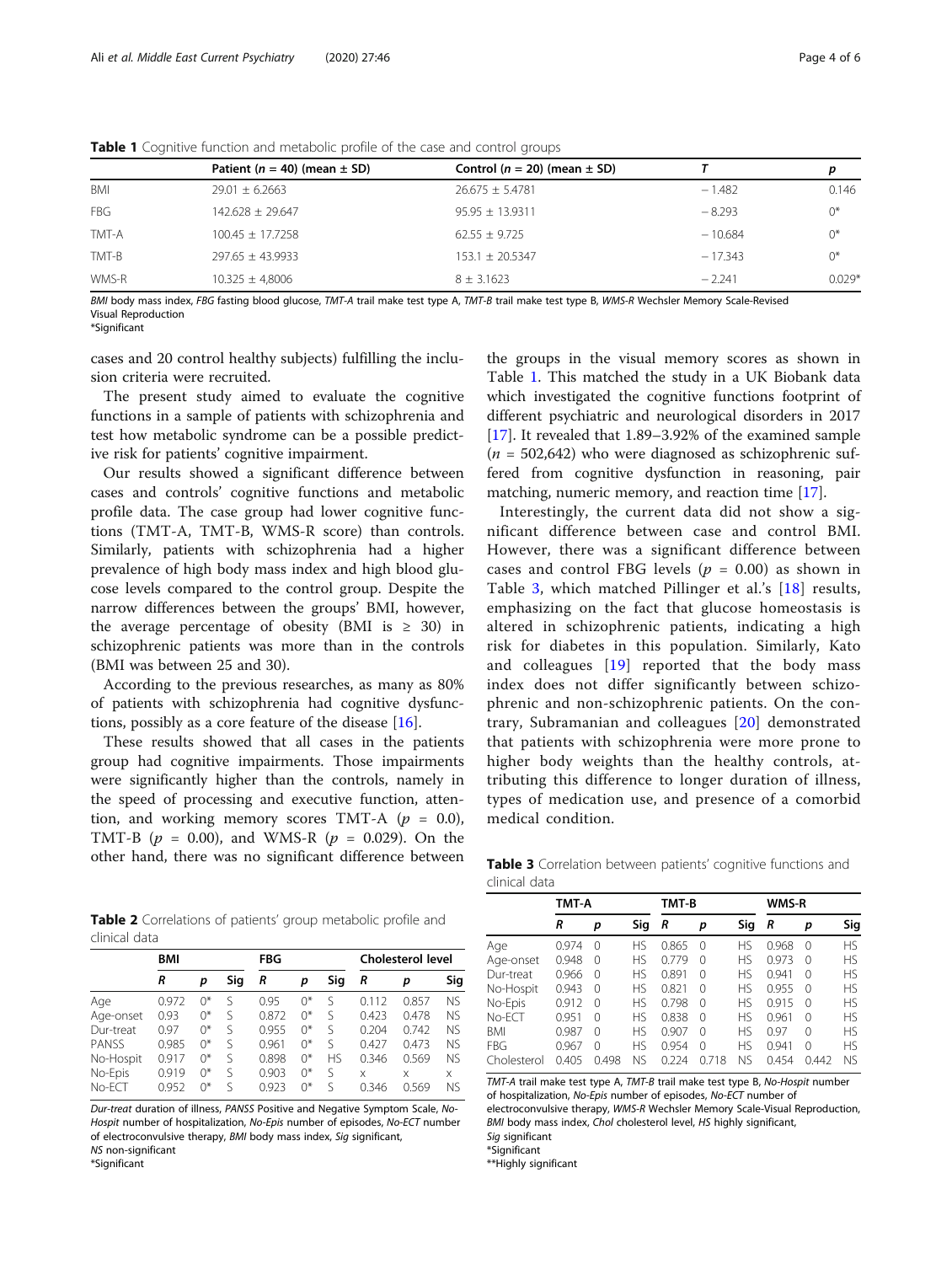| clinical, and metabolic profiles          |                                           |          |          |           |         |   |           |  |  |
|-------------------------------------------|-------------------------------------------|----------|----------|-----------|---------|---|-----------|--|--|
|                                           | Reg. Coef.                                | т        | p        | Sig.      | f ratio | p | Sig.      |  |  |
| A. TMT-A, clinical, and metabolic profile |                                           |          |          |           |         |   |           |  |  |
| Constant                                  | 7.843                                     | 2.859    | 0.007    | <b>HS</b> |         |   |           |  |  |
| Age                                       | $-0.175$                                  | $-0.779$ | 0.441    | <b>NS</b> |         |   |           |  |  |
| Age-onset                                 | 1.275                                     | 4.283    | $\Omega$ | <b>HS</b> | 495.293 | 0 | НS        |  |  |
| Dur-Illness                               | 0.754                                     | 0.919    | 0.365    | <b>NS</b> |         |   |           |  |  |
| <b>BMI</b>                                | 1.075                                     | 2.939    | 0.006    | <b>HS</b> |         |   |           |  |  |
| FBG                                       | 0.193                                     | 3.391    | 0.002    | <b>HS</b> |         |   |           |  |  |
|                                           | B. TMT-B, clinical, and metabolic profile |          |          |           |         |   |           |  |  |
| Constant                                  | 111.431                                   | 7.147    | $\Omega$ | НS        |         |   |           |  |  |
| Age                                       | $-2.169$                                  | $-1.697$ | 0.099    | <b>NS</b> |         |   |           |  |  |
| Age-onset                                 | $-0.245$                                  | $-0.145$ | 0.886    | <b>NS</b> | 88.964  | 0 | HS.       |  |  |
| Dur-Illness                               | 2.026                                     | 0.434    | 0.667    | <b>NS</b> |         |   |           |  |  |
| <b>BMI</b>                                | 0.403                                     | 0.194    | 0.847    | <b>NS</b> |         |   |           |  |  |
| FBG                                       | 0.909                                     | 5.9      | 0        | <b>HS</b> |         |   |           |  |  |
| C. WMS-R, clinical, and metabolic profile |                                           |          |          |           |         |   |           |  |  |
| Constant                                  | $-16.594$                                 | $-20.56$ | 0        | <b>HS</b> |         |   |           |  |  |
| Age                                       | $-0.036$                                  | $-0.551$ | 0.586    | <b>NS</b> |         |   |           |  |  |
| Age-onset                                 | 0.672                                     | 7.671    | $\Omega$ | <b>NS</b> |         |   |           |  |  |
| Dur-Illness                               | $-0.195$                                  | $-0.81$  | 0.424    | <b>NS</b> | 418.67  | 0 | <b>HS</b> |  |  |
| <b>BMI</b>                                | 0.152                                     | 1.415    | 0.166    | <b>NS</b> |         |   |           |  |  |
| FBG                                       | 0.057                                     | 3.403    | 0.002    | <b>HS</b> |         |   |           |  |  |

<span id="page-4-0"></span>Table 4 Multiple regression analysis data of patients' cognitive,

Dur-Illness duration of illness, BMI body mass index, FBG fasting blood glucose, TMT-A trail make test type A, TMT-B trail make test type B, WMS-R Wechsler Memory Scale-Visual Reproduction

This study found that the increase in patients' BMI and FBG and not cholesterol level was associated with a decrease in candidates' cognitive functions. This came in agreement with Guo and colleagues' study [\[21\]](#page-5-0) where they reported a significant correlation between the schizophrenic patients high BMI and low TMT-A, TMT-B, WMS-R Visual Reproduction subscale, and the WAIS Digit Symbol subscale scores ( $p \leq 0.004$ ) and was further confirmed by Hidese et al.'s study [\[22](#page-5-0)].

On the contrary, to some of our findings, some studies reported that hypertension followed by dyslipidemia were the most common vascular risks in schizophrenic patients and that increased body weight and elevated blood glucose were the least detected abnormality [[19\]](#page-5-0).

These study results found that high FBG followed by high BMI was the most involved factors in patients' cognitive decline (TMT-A), while age of the patient, age of onset of disease, and duration of illness were the least significant factors.

In agreement with our results, Wysokiński and colleagues [[23\]](#page-5-0) concluded that dyslipidemia, raised LDL, and raised blood glucose levels were the best predictors of a more severe clinical and lower cognitive abilities

(worse cognitive flexibility, executive functions, complex attention composite memory, verbal memory; slower reaction time; and worse performance) in schizophrenic patients. Also, Mosiołek's [[24](#page-5-0)] results which suggested that schizophrenic patients' poor performance on the cognitive tasks compared to the healthy individuals occurs early in the course of the disease, yet stabilize across the age group.

#### Limitations and strength

This study is one of the rare studies testing the negative effects of the prevalent metabolic disorders in the schizophrenic population on their cognitive abilities. We used objective measures in testing patients' cognitive abilities. Yet, the use of more scales in measuring patients' cognitive abilities and other metabolic profile detectors such as waist circumference would have been more elaborative. In this study, we did not measure the levels of glycosylated hemoglobin, for logistic reasons, leaving us with nonconclusive data of the long-term effect of schizophrenia on glucose blood level control. Also, we did not measure the levels of cholesterol, triglyceride, and lipoprotein in healthy controls for limited financial resources. Moreover, we could not specify from history the main cause of diabetes or high fasting glucose level, leaving antipsychotic treatments, unhealthy lifestyle, and other factors as possible causes. Further longitudinal or a cross-sectional study with a larger number of cases from different hospitals in addition to bypassing the methodological limitations would have helped in the result generalization.

#### Conclusions

Patients with schizophrenia had a higher prevalence of cognitive impairment and vascular risk factors than the general population. The increase of body mass index and fasting blood glucose levels were associated with longer duration of illness and higher symptoms severity and with more decline in patients' cognitive abilities. The increase in patients' age, number of hospitalizations, episodes of psychosis, and number of ECT sessions was associated with deterioration of patients' cognitive functions. Close monitoring and early management of these risk factors in addition to many others all promoting a healthy lifestyle for schizophrenic patients can improve their cognitive abilities and the overall functions.

#### Abbreviations

BMI: Body mass index; FBG: Fasting blood glucose; TMT-A: Trail make test type A; TMT-B: Trail make test type B; WMS-R: Wechsler Memory Scale-Revised Visual Reproduction; PANSS: Positive and Negative Symptom Scale; ECT: Electroconvulsive therapy; ICD10: International Classification of Disease 10th revision